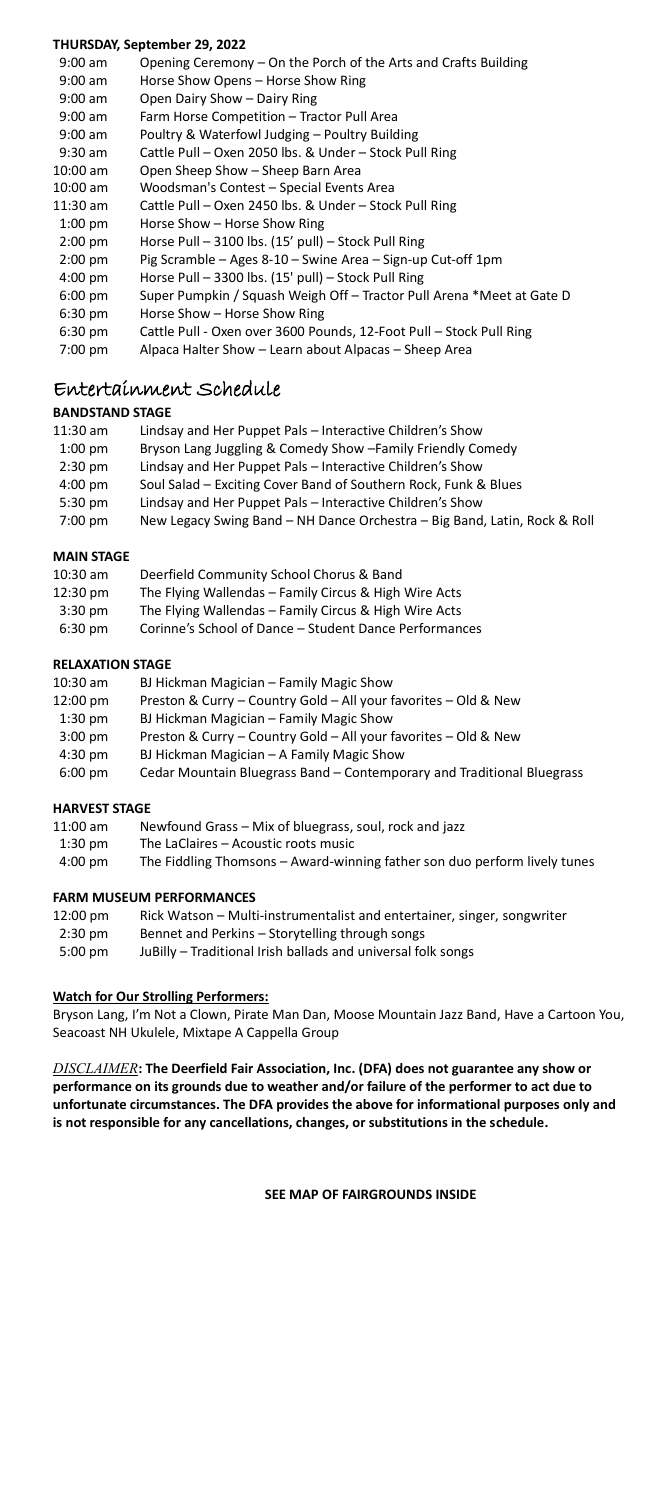#### **FRIDAY, September 30, 2022**

|           | RIDE WRISTBAND SPECIAL - ALL RIDES FROM 9am to 5pm \$30.00              |
|-----------|-------------------------------------------------------------------------|
| $9:00$ am | Horse Show - Horse Show Ring                                            |
| $9:00$ am | Open Beef Show - Dairy Ring                                             |
| $9:00$ am | FFA Safe Tractor Operating Contest - Tractor Pull Area                  |
| $9:00$ am | FFA Forestry Contest - Special Events Area                              |
| $9:00$ am | FFA Horticulture Contest - Hitching & Exhibit Area                      |
| $9:00$ am | FFA Dairy Judging - 4-H / FFA Ring                                      |
| 10:00 am  | Cattle Pull - Oxen 2850 lbs. & under - Stock Pull Ring                  |
| 10:00 am  | Open Sheep Show - Sheep Barn Area                                       |
| $1:00$ pm | Horse Show - Horse Show Ring                                            |
| $1:00$ pm | Horse Pull - 3200 lbs. - (15' pull) Stock Pull Ring                     |
| $2:00$ pm | Pig Scramble - Ages 11-13 - Swine Ring - Sign-up cut-off 1 pm           |
| $3:00$ pm | Antique Tractor Pull - Tractor Pull Area                                |
| $3:00$ pm | Swine Judging - Swine Ring                                              |
| $4:00$ pm | Horse Pull - 3400 lbs. - (15' pull) Stock Pull Ring                     |
| 5:00 pm   | 4-H Working Steer Show - 4-H / FFA Ring                                 |
| $6:00$ pm | Horse Pull - Three Horse Hitch - 4900 lbs. (15' pull) - Stock Pull Ring |
| $6:00$ pm | Alpaca Obstacle Course - Sheep Barn Area                                |
| 7:00 pm   | Horse Show - Horse Show Ring                                            |
| 7:00 pm   | Alpaca Costume Class - Sheep Barn Area                                  |
|           |                                                                         |

# Entertainment Schedule

# **BANDSTAND STAGE**

| 10:00 am  | BJ Hickman Magician - A Family Magic Show                          |
|-----------|--------------------------------------------------------------------|
| 11:30 pm  | Carter on Guitar - Freelance guitarist plays 80s, 90s, and 2k rock |
| $1:00$ pm | BJ Hickman Magician - A Family Magic Show                          |
| $2:30$ pm | Bolt Hill Band - New England bluegrass band                        |
| $4:00$ pm | BJ Hickman Magician - A Family Magic Show                          |
| 5:30 pm   | Bolt Hill Band - New England bluegrass band                        |
| $7:30$ pm | Southern Breeze - Local band playing southern rock                 |
|           |                                                                    |

#### **MAIN STAGE**

| $9:30$ am | Miss Deerfield Fair Rehearsal - Preparation for the Pageant               |
|-----------|---------------------------------------------------------------------------|
| 12:00 pm  | The Flying Wallendas - Family Circus & High Wire Acts                     |
| $1:30$ pm | Miss Deerfield Fair Rehearsal - Preparation for the Pageant               |
| $3:00$ pm | The Flying Wallendas - Family Circus & High Wire Acts                     |
| $4:30$ pm | Miss Deerfield Fair Rehearsal - Preparation for the Pageant               |
| 7:00 pm   | Miss Deerfield Fair Pageant - The Miss Deerfield Fair Scholarship Pageant |
|           |                                                                           |

#### **RELAXATION STAGE**

| $9:30$ am  | Lindsay and Her Puppet Pals - An Interactive Children's Show               |
|------------|----------------------------------------------------------------------------|
| $11:00$ am | Bryson Lang Juggling & Comedy Show - Family Friendly Comedy                |
| 12:30 pm   | Lindsay and Her Puppet Pals - An Interactive Children's Show               |
| $2:00$ pm  | The Old North - Traditional folk music with jazz, bluegrass and blues      |
| $3:30$ pm  | Nichole Knoxx Murphy - Acoustic Guitar featuring traditional country music |
| $5:00$ pm  | The Old North - Traditional folk music with jazz, bluegrass and blues      |
| 7:00 pm    | Being Petty - Tom Petty and The Heartbreakers Experience                   |

# **HARVEST STAGE**

| 11:00 am  | Great Bay Sailor - Maritime, Irish/Scottish, British Musical Hall songs & tunes |
|-----------|---------------------------------------------------------------------------------|
| $1:30$ pm | Green Heron - Lively folk duo featuring guitar, fiddle, banjo and harmonies     |
| 4:00 pm   | Monadnock Bluegrass Band - Talented musicians of Bluegrass music                |

## **FARM MUSEUM PERFORMANCES**

| 12:00 pm  | Fretbenders - Sounds of blues, roots, Americana, folk, country & rock      |
|-----------|----------------------------------------------------------------------------|
| $2:30$ pm | Peg and Cheryl - Female duo playing stand-up bass, guitars, & pennywhistle |
| $5:00$ pm | Long Journey - Favorite local bluegrass duo                                |

# **Watch for Our Strolling Performers:**

Bryson Lang, I'm Not a Clown, Pirate Man Dan, Moose Mountain Jazz Band, Have a Cartoon You, Seacoast NH Ukulele, Mixtape A Cappella Group

*DISCLAIMER***: The Deerfield Fair Association, Inc. (DFA) does not guarantee any show or performance on its grounds due to weather and/or failure of the performer to act due to unfortunate circumstances. The DFA provides the above for informational purposes only and is not responsible for any cancellations, changes, or substitutions in the schedule.**

# **SEE MAP OF FAIRGROUNDS INSIDE**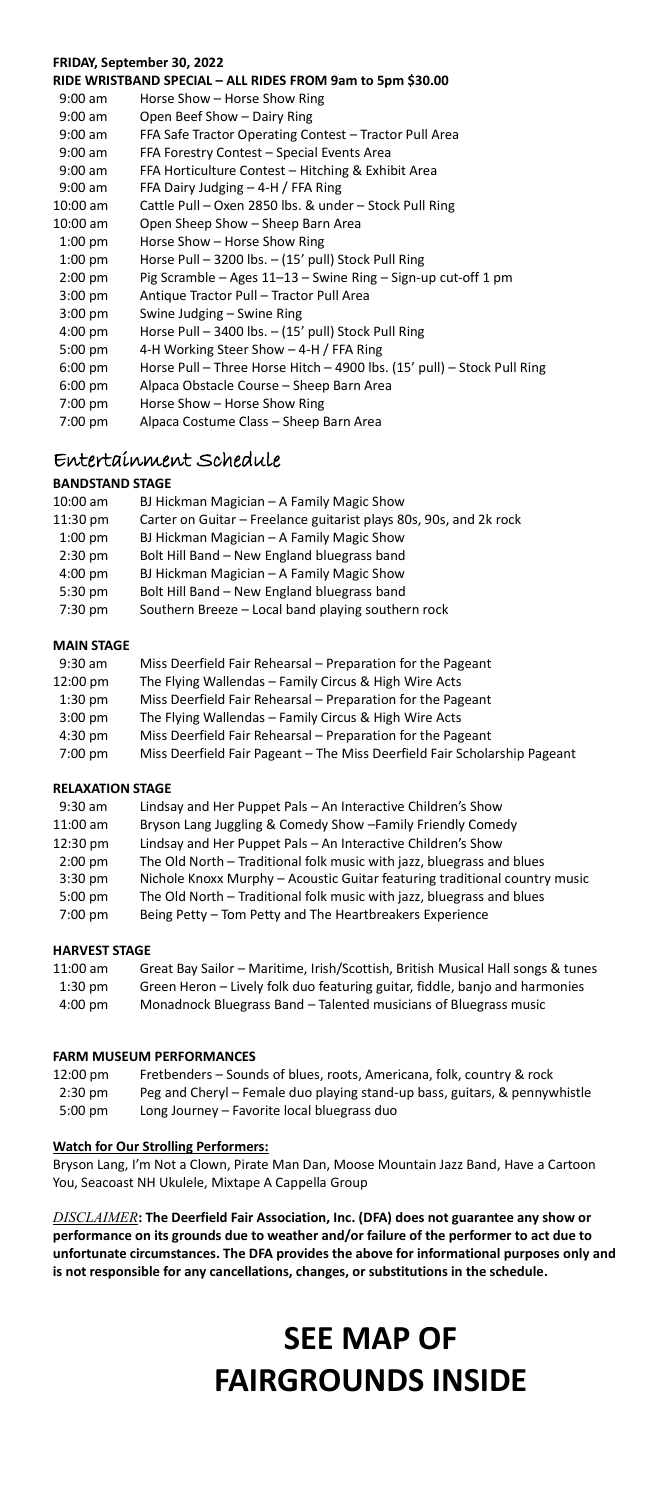#### **SATURDAY, October 1, 2022**

| 8:00 am   | Oxen Judging - Stock Pull Ring                                               |
|-----------|------------------------------------------------------------------------------|
| $8:30$ am | Horse Show - Horse Show Ring                                                 |
| $9:00$ am | Antique Tractor Pull - Tractor Pull Area                                     |
| $9:00$ am | 4-H Dairy Goat Show - Sheep Barn Area                                        |
| 9:30 am   | 4-H Dairy Cattle Show - Dairy Ring                                           |
| 10:00 am  | Cattle Pull - Oxen 3250 lbs. & under - Stock Pull Ring                       |
| 10:00 am  | Aim High Canines - Doggie Dance & Trick Shows - Swine Ring                   |
| 11:00 am  | Dog Demonstration - Sheep Dog Herding - Special Events Area                  |
| 11:00 am  | Sheep Shearing - Sheep Barn                                                  |
| 12:00 pm  | 4-H Sheep Breed Classes, Champion Ram, Champion Ewe Show - Sheep Barn Area   |
| 12:00pm   | Aim High Canines - Doggie Dance & Trick Shows - Swine Ring                   |
| 12:30 pm  | Cattle Pull - Oxen over 3600 lbs. - Stock Pull Ring                          |
| $1:00$ pm | Dog Demonstration - Sheep Dog Herding - Special Events Area                  |
| $1:00$ pm | Horse Show - Horse Show Ring                                                 |
| $1:00$ pm | Sheep Shearing - Sheep Barn                                                  |
| $2:00$ pm | Back Seat Driving Contest - Tractor Pull Area - Join in the fun!             |
| $2:00$ pm | Horse Pull - 3600 lbs. - (15' pull) Stock Pull Ring                          |
| $2:00$ pm | Working Dog Foundation/NH Police K9 - Special Events Area                    |
| $2:00$ pm | Pig Scramble - Ages 8-10 - Swine Ring - Sign-up cut-off 1pm                  |
| $2:00$ pm | Sheep Shearing - Sheep Barn                                                  |
| $3:00$ pm | Dog Demonstration - Sheep Dog Herding - Special Events Area                  |
| $3:00$ pm | Sheep Shearing - Sheep Barn                                                  |
| $3:00$ pm | Aim High Canines - Doggie Dance & Trick Shows - Swine Ring                   |
| 4:00 pm   | Working Dog Foundation/NH Police K9 - Special Events Area                    |
| 4:00 pm   | 4-H Working Steer Show - 4-H / FFA Ring                                      |
| $4:00$ pm | Alpaca Show - Sheep Barn Area                                                |
| 4:00 pm   | Sheep Shearing - Sheep Barn                                                  |
| 5:00 pm   | Aim High Canines - Doggie Dance & Trick Shows - Swine Ring                   |
| 5:00 pm   | Truck Pull - Tractor Pull Area                                               |
| $6:00$ pm | 4-H Sheep - Lead line Show - Sheep Barn Area                                 |
| 6:30 pm   | Horse Pull - "Free for All" - OPEN TO THE WORLD - (15' pull) Stock Pull Ring |
| 7:00 pm   | Horse Show - Horse Show Ring                                                 |
| 7:30 pm   | Goat and Sheep Costume Class - Sheep Barn Area                               |

# Entertainment Schedule

# **BANDSTAND STAGE**

| $10:00$ am        | Taylor Marie Music - Local country singer/songwriter                       |
|-------------------|----------------------------------------------------------------------------|
| 11:30 pm          | The BackTrack Band - Step back in time with 50s & 60s music                |
| $1:00$ pm         | Mink Hills Band – Stylistic range of music for interesting & varied music  |
| $2:30$ pm         | The BackTrack Band - Step back in time with 50s & 60s music                |
| $4:00$ pm         | Mink Hills Band – Stylistic range of music for interesting & varied music  |
| 7:30 pm           | Martin and Kelly - Country music that crosses traditional with new country |
| <b>MAIN STAGE</b> |                                                                            |
| $10:30$ am        | Studio 109 - Dance, voice, drama - Students of the performing arts         |
| 12:00 pm          | The Flying Wallendas - Family Circus & High Wire Acts                      |
| $1:30$ pm         | Studio 109 -- Dance, voice, drama - Students of the performing arts        |
| $3:00$ pm         | The Flying Wallendas - Family Circus & High Wire Acts                      |
| $5:00$ pm         | McDonough Grimes Irish Dance - Irish Step Dance Show                       |

# **RELAXATION STAGE**

| $9:30$ am  | Bryson Lang Juggling & Comedy Show - Family Friendly Comedy                    |
|------------|--------------------------------------------------------------------------------|
| $11:00$ am | BJ Hickman Magician - A Family Magic Show                                      |
| 12:30 pm   | Maddi Ryan - Boston-based country singer nominated for NE Country Music Award. |
| $2:00$ pm  | BJ Hickman Magician - A Family Magic Show                                      |
| $3:30$ pm  | Maddi Ryan - Boston-based country singer nominated for NE Country Music Award. |
| $5:00$ pm  | BJ Hickman Magician - A Family Magic Show                                      |
| 7:00 pm    | All Day Fire - 5-piece band plays all your favorite rock & dance songs         |

## **HARVEST STAGE**

| $11:00$ am | Bow Junction - Quartet NH band plays bluegrass and folk w/ touch of Celtic |
|------------|----------------------------------------------------------------------------|
| $1:30$ pm  | The Honey Bees - 30s-era jazz, western swing, folk-rock, and Americana     |
| $4:00$ pm  | Taylor River Band - Local NH quartet band - easy-listening music           |

#### **FARM MUSEUM PERFORMANCES**

| 12:00 pm  | Ross Arnold - Local singer, songwriter, entertainer                 |
|-----------|---------------------------------------------------------------------|
| $2:30$ pm | Eastwood – Acoustic duo playing traditional and cigar-box guitars   |
| 5:00 pm   | Chris Torrey - Local musician performs melodic, acoustic rock & pop |

## **Watch for Our Strolling Performers:**

Bryson Lang, I'm Not a Clown, Pirate Man Dan, Moose Mountain Jazz Band, Have a Cartoon You, Seacoast NH Ukulele, Mixtape A Cappella Group

*DISCLAIMER***: The Deerfield Fair Association, Inc. (DFA) does not guarantee any show or**  performance on its grounds due to weather and/or failure of the performer to act due to<br>unfortunate circumstances. The DFA provides the above for informational purposes only and<br>is not responsible for any cancellations, ch